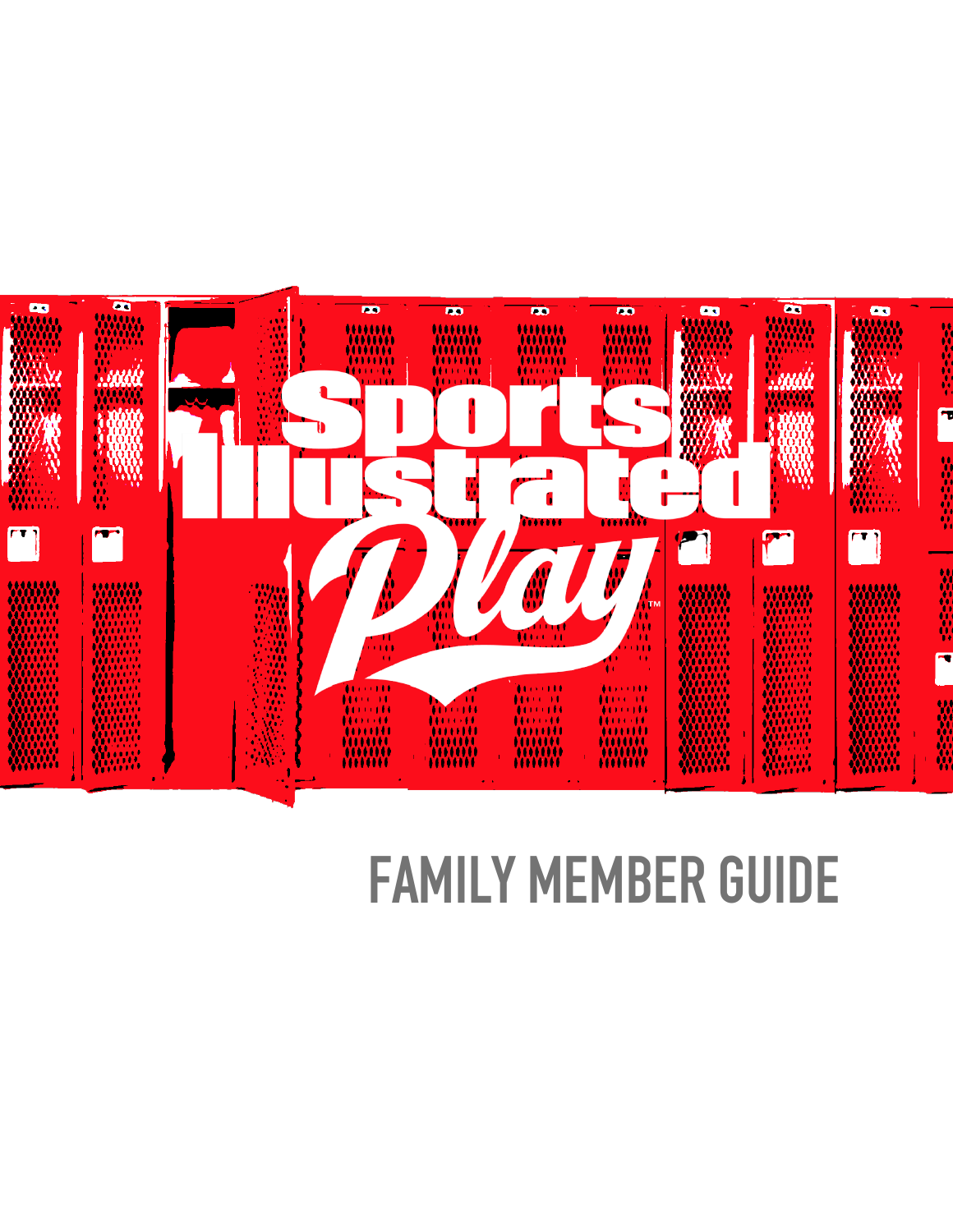

# **TABLE OF CONTENTS**

<span id="page-1-0"></span>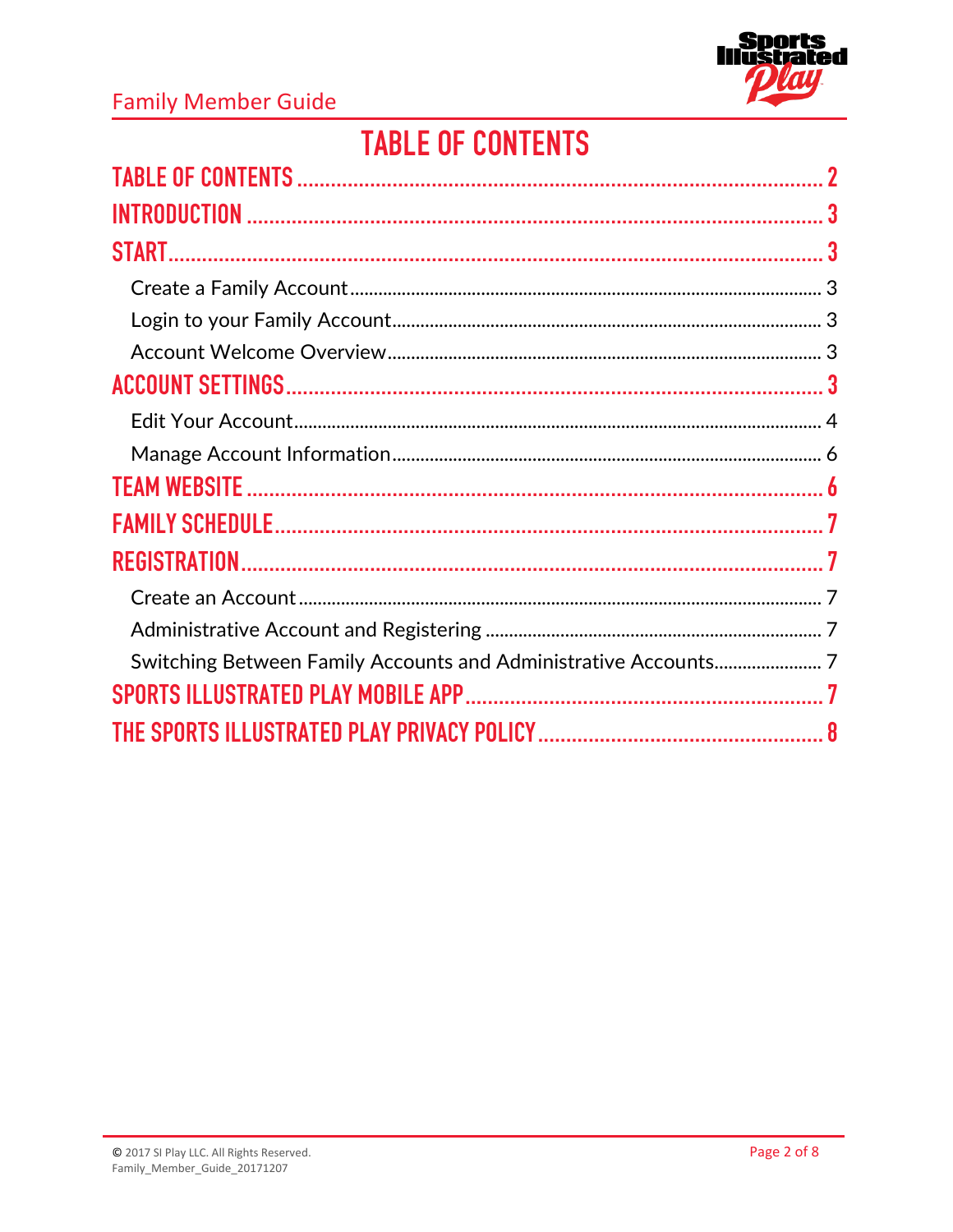# Family Member Guide



# <span id="page-2-0"></span>INTRODUCTION

This guide is intended for family members who have been given access to a family account in the Sports Illustrated Play system. Family members are given access to a player's team, so that they may access the players Team Pages and follow their favorite players and teams within the Sports Illustrated Play app.

# <span id="page-2-1"></span>START

### <span id="page-2-2"></span>**Create a Family Account**

To create a family account, a family administrator must add you to their account as a nonadministrative user. Once the account has been created for you, you will receive an email containing your login information to the email address that the family administrator used to create your account.

### <span id="page-2-3"></span>**Login to your Family Account**

To login to your Family Account for the first time:

- 1. Navigate to the URL found in the Your Login Information email.
- 2. Enter the **Email Address** associated with your SI Play Account.
- 3. Enter your **Password** that was given to you in the Account Creation email.
- 4. Once complete, click **Login**.
- 5. Create a new password for yourself.
- 6. Confirm your Password.
- 7. Click **Change Password**.

### <span id="page-2-4"></span>**Account Welcome Overview**

After you have successfully logged into your SI Play account you will be directed to your Account Welcome Page. From here you can:

- View the Family Schedule.
- View Team Websites.
- Access Account Settings.

# <span id="page-2-5"></span>ACCOUNT SETTINGS

Account Settings allows you to view account information. From here you can:

- View the family members associated to the account.
- View Emergency Contact Information.
- Change your Password.
- Sign up for text messaging through the Mobile Phone Settings.
- Edit your own information by clicking on your name under **Adults**.
- Turn automatic event reminder emails on or off.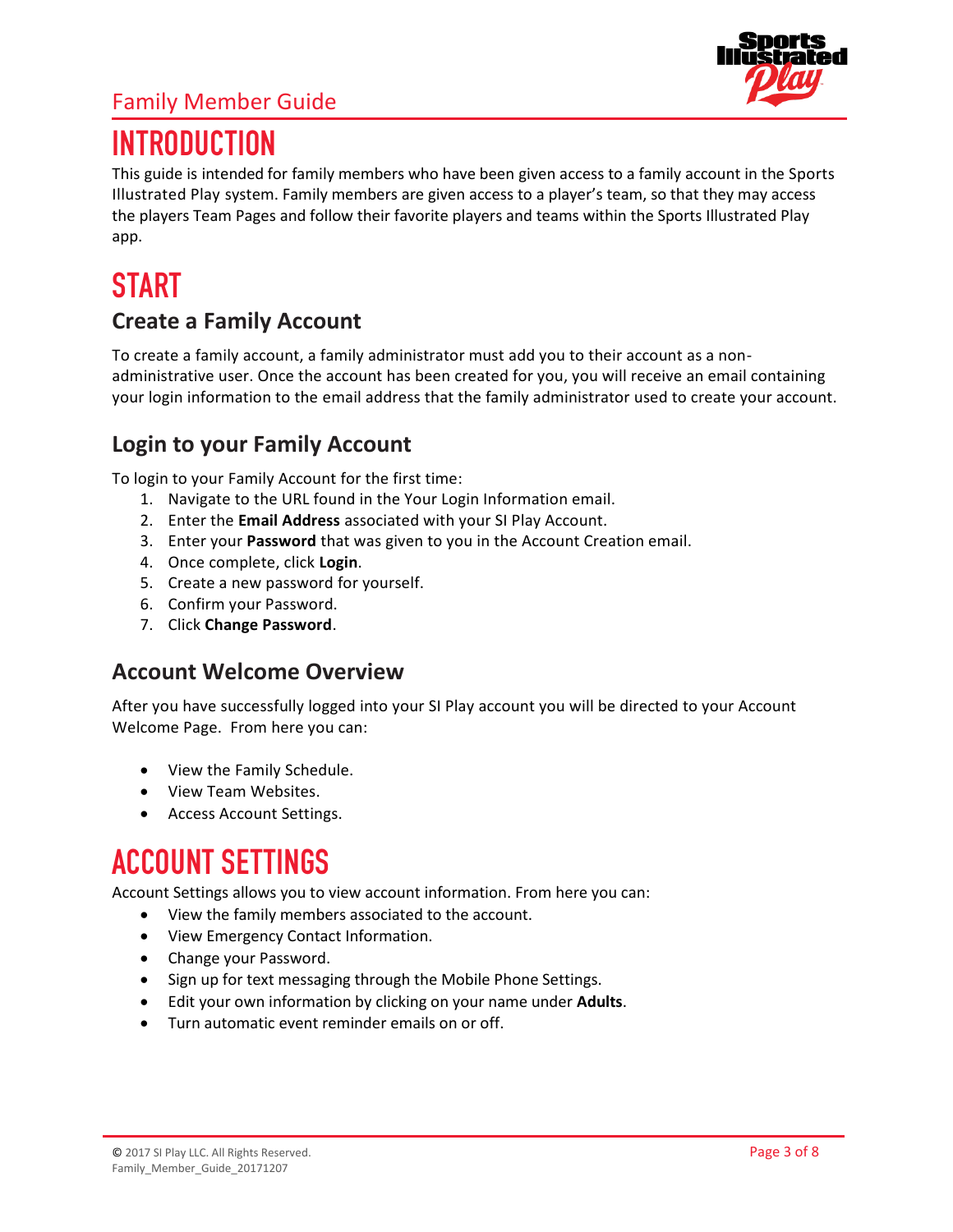### Family Member Guide



### <span id="page-3-0"></span>**Edit Your Account**

#### **Edit Account Member**

- 1. Navigate to your Sports Illustrated Play Account.
- 2. On the right-hand side under Account Options, click **Account Settings**.
- 3. Click on your name under **Adults.**
- 4. On the right-hand side under Adult Options, click, **Edit**.
- 5. Make all desired edits.
- 6. Once complete, click **Save**.

#### **Sharing Account Information**

You have the ability to securely share contact information with other members of the team. If you do not wish to share this information, you can disable this feature.

**NOTE:** By default, this feature is enabled.

To manage your account information sharing feature:

- 1. Navigate to your Sports Illustrated Play Account.
- 2. On the right-hand side under Account Options, click **Account Settings**.
- 3. Click on your name under "Adults".
- 4. On the right-hand side under Adult Options, click, **Edit**.
- 5. Next to the following sections, ensure the **Share with My Team** box is marked as desired:
	- Login email
	- Alternate email(s)
	- Primary phone
	- Alternate phone(s)
- 6. Once complete, click **Save**.

#### **Event Reminders**

Family Members on the account have the ability to receive event reminders, which are sent in the form of an email from the league. If you do not wish to receive these reminders, you can disable this feature.

Event Types are classified as:

- Games
- Practices
- Exhibition Games
- Other Events

Event reminders are sent with the following frequency:

- Game Reminders:
	- o 3 days before the game.
	- o 24 hours prior if game starts **before** 12PM.
	- o 12 hours prior if game starts **after** 12PM.
- Practice/Non-Game Event Reminders:
	- o 24 hours prior if event starts **before** 12PM.
	- o 12 hours prior if event starts **after** 12PM.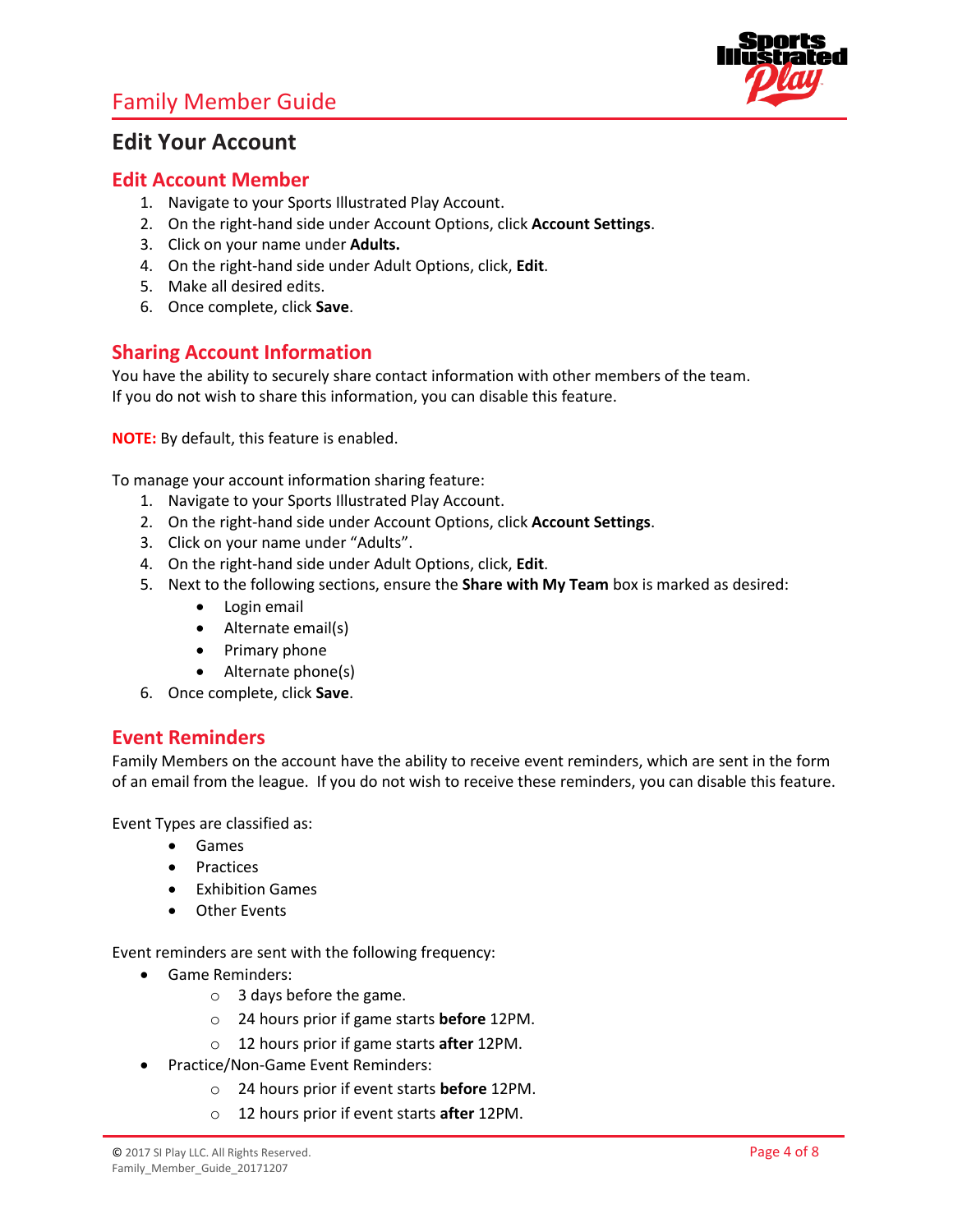

**NOTE:** By default, this feature is enabled.

To manage event reminders:

- 1. Navigate to your Sports Illustrated Play Account.
- 2. On the right-hand side under Account Options, click **Account Settings**.
- 3. Click on your name under "Adults".
- 4. On the right-hand side under Adult Options, click, **Edit**.
- 5. Under **Receive Upcoming Event Reminders**, ensure all boxes are checked as desired.
- 6. Once complete, click **Save**.

#### **Add/Edit Member Image**

To add member image:

- 1. Navigate to your Sports Illustrated Play Account.
- 2. On the right-hand side under Account Options, click **Account Settings**.
- 3. Click on the Account Member you wish to manage.
- 4. On the right-hand side under Adult/Child Options, click, **Add Image**.
- 5. Click **Choose File**.
- 6. Once image is selected, click **Upload Image**.
- 7. Drag and size cropping window as desired.
- 8. Once complete, click **Save**.
- 9. Once complete, click **Done**.

To change member image:

- 1. Navigate to your Sports Illustrated Play Account.
- 2. On the right-hand side under Account Options, click **Account Settings**.
- 3. Click on the Account Member you wish to manage.
- 4. On the right-hand side under Options, click, **Change Image**.
- 5. Click **Choose File**.
- 6. Once image is selected, click **Replace Image**.
- 7. Drag and size cropping window as desired.
- 8. Once complete, click **Save**.
- 9. Once complete, click **Done**.

To resize member image:

- 1. Navigate to your Sports Illustrated Play Account.
- 2. On the right-hand side under Account Options, click **Account Settings**.
- 3. Click on the Account Member you wish to manage.
- 4. On the right-hand side under Options, click, **Change Image**.
- 5. Click **Manage Image**.
- 6. Drag and size cropping window as desired.
- 7. Once complete, click **Save**.
- 8. Once complete, click **Done**.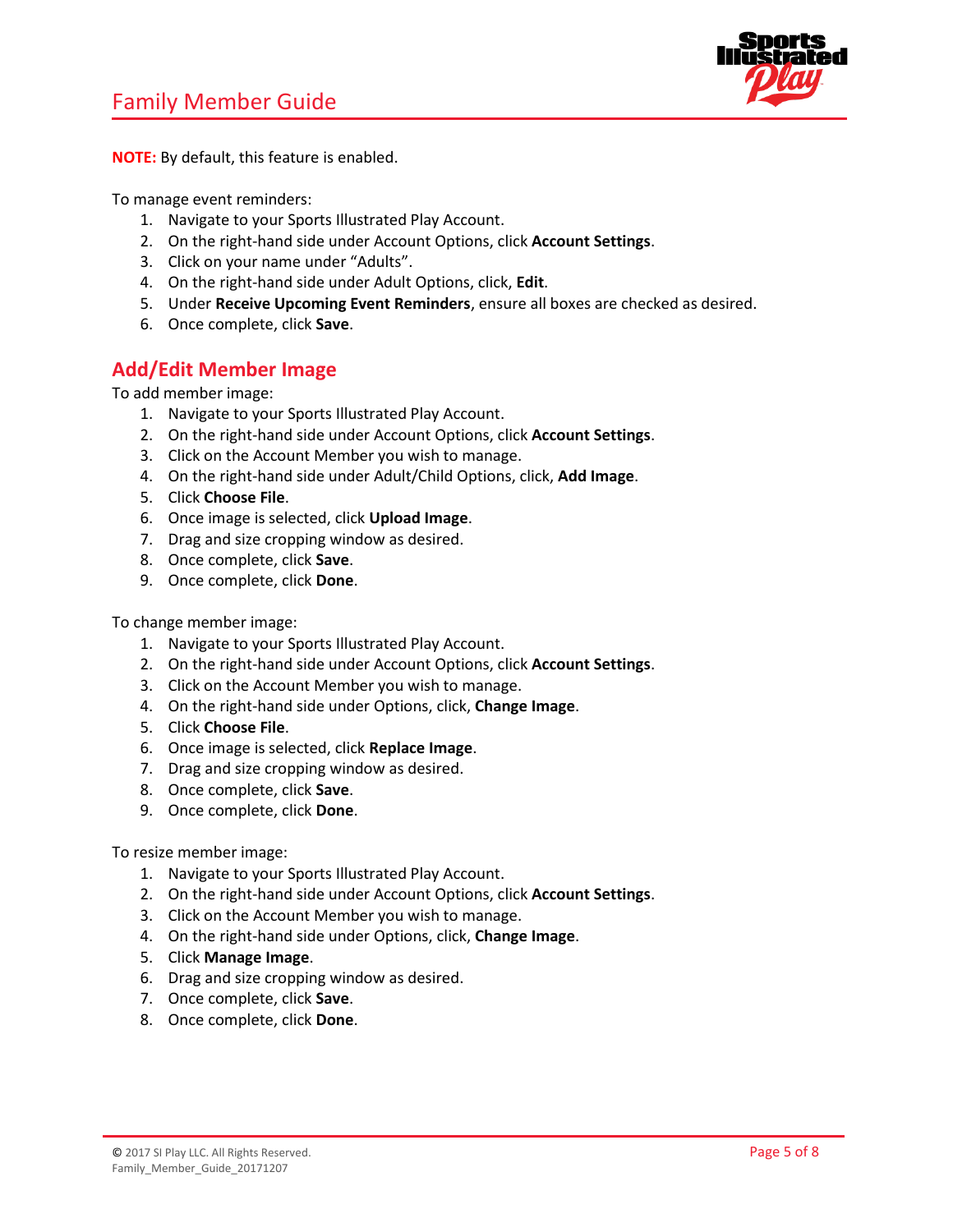

### <span id="page-5-0"></span>**Manage Account Information**

#### **Change Password**

- 1. Navigate to your Sports Illustrated Play Account.
- 2. On the right-hand side under Account Options, click **Account Settings**.
- 3. On the right hand side under Account Options, click **Change Password**.
- 4. Fill out form as required.
- 5. Once complete, click **Change Password**.

#### **Mobile Phone Settings**

From time to time your league may want to send text messages for important notifications such as cancellations, game changes, etc. In order to receive text messages, you must "opt in" applicable mobile phones.

**NOTE:** Your league does not charge for text messaging. However, standard messaging rates from your personal cell phone carrier may apply.

To enable texting:

- 1. Navigate to your Sports Illustrated Play Account.
- 2. On the right-hand side under Account Options, click **Account Settings**.
- 3. On the right hand side under Account Options, click **Mobile Phone Settings**.
- 4. Next to the mobile number you wish to enable, click **Enable Texting**.
- 5. Follow the prompts as required.
- 6. Once complete, click **Save**.

To disable texting:

- 1. Navigate to your Sports Illustrated Play Account.
- 2. On the right-hand side under Account Options, click **Account Settings**.
- 3. On the right hand side under Account Options, click **Mobile Phone Settings**.
- 4. Next to the mobile number you wish to disable, click **Disable Texting**.
- 5. Follow the prompts as required.
- 6. Once complete, click **Done**.

# <span id="page-5-1"></span>TEAM WEBSITE

You will have access to your team's website once the following has occurred:

- The player/volunteer has completed registration.
- The player/volunteer has been assigned to a team.
- The team has been set to Active by the league.

To login to your team's website:

- 1. Navigate to your Sports Illustrated Play Account.
- 2. Click **Team Website**.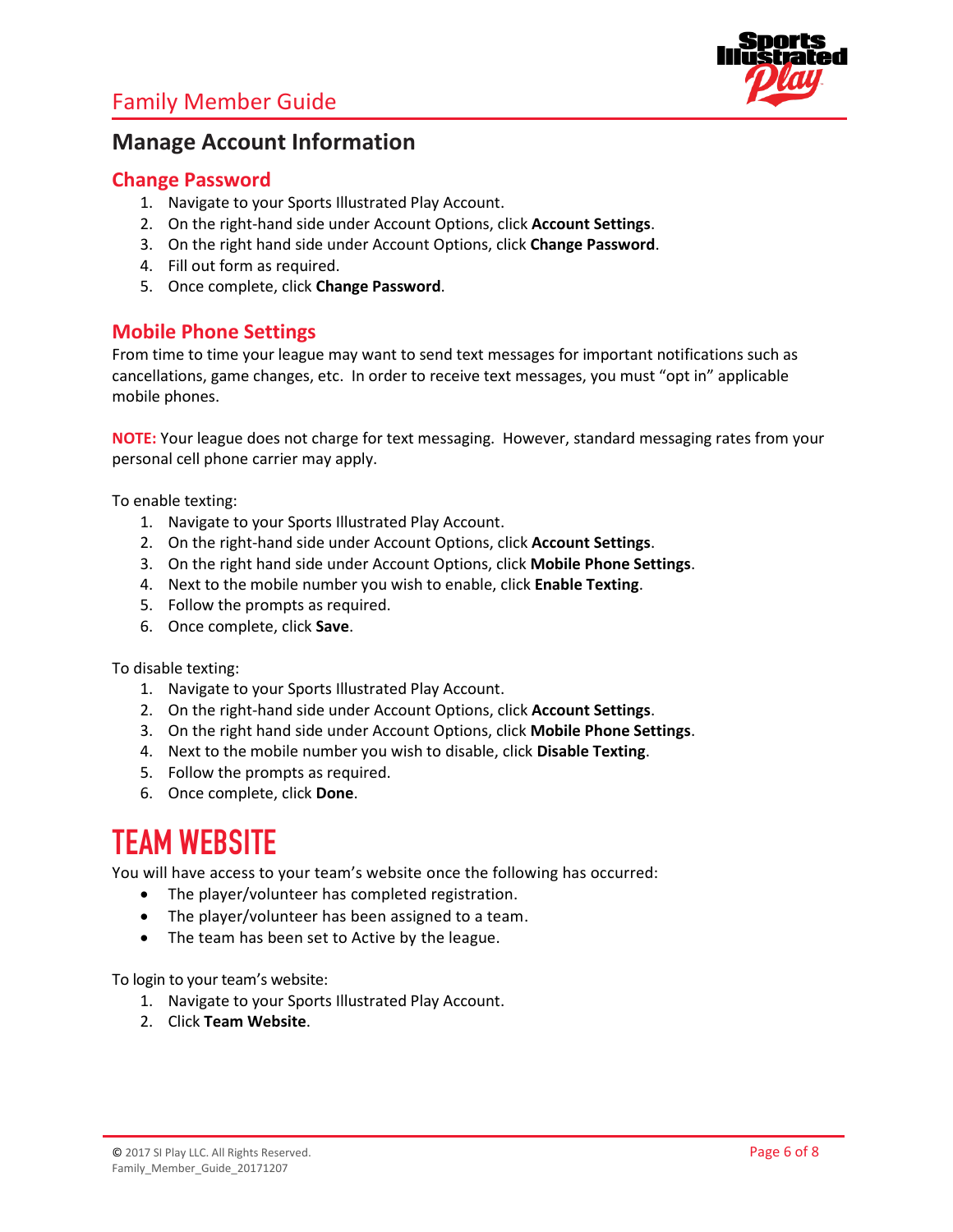# Family Member Guide



# <span id="page-6-0"></span>FAMILY SCHEDULE

You can easily keep track of the schedule for everyone on your account in one location by viewing your family schedule. All games, practices, and events will be listed with the following information:

- Which family member the event is scheduled for.
- The type of event.
- The event date.
- The event location.

You can also click on an individual event for further details, such as address and location maps.

**NOTE:** Events that have been cancelled will show in bold red lettering notifying you of the change in status in the Event Detail section.

# <span id="page-6-1"></span>**REGISTRATION**

If you would like to register yourself or your children to volunteer, or to play with the league, you will need to create your own administrative account.

### <span id="page-6-2"></span>**Create an Account**

- 1. Log in to your Family Member Account.
- 2. Click on the **Register to Play/Participate** or the **Apply to Coach/Volunteer** button.
- 3. Click **Create Account**.
- 4. Fill out the required information.
- 5. Click **Create Account**.

### <span id="page-6-3"></span>**Administrative Account and Registering**

For more information about your new administrative account, please download our **Family Administrator Guide**.

### <span id="page-6-4"></span>**Switching Between Family Accounts and Administrative Accounts**

- 1. Log out of the account that you're currently logged into.
- 2. Log back into your account using your email address and password.
- 3. To the right of the account you would like to access, click **Login**.

# <span id="page-6-5"></span>SPORTS ILLUSTRATED PLAY MOBILE APP

The SIPlay Mobile App simplifies your sports life. Using the free mobile app, you can follow your Favorite Players and Teams; receive communications, schedule updates, and more!

To get started, download the app: